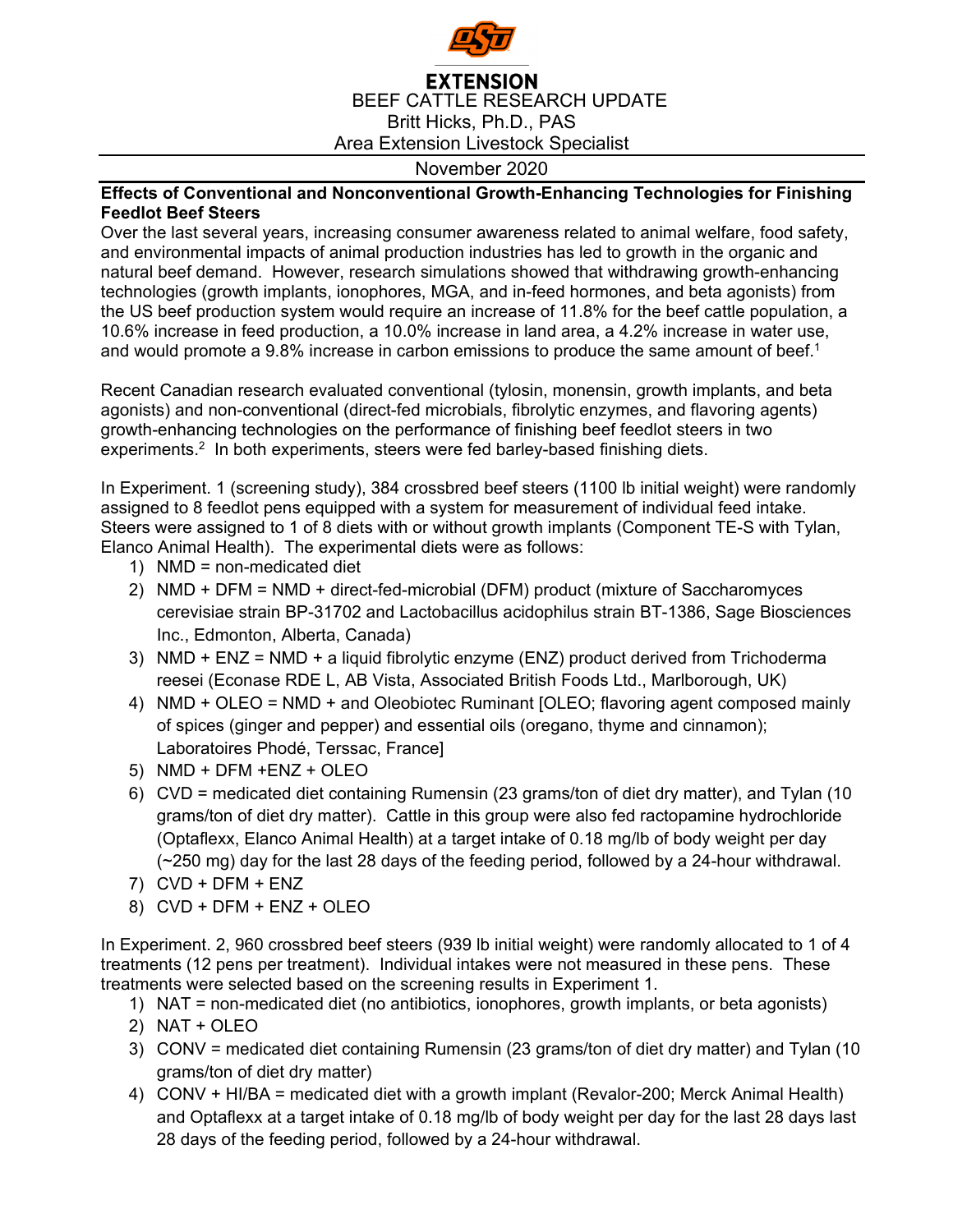In both experiments, carcass-adjusted average daily gain (ADG) was calculated as follows: Carcassadjusted ADG = [(Carcass weight/0.60) − initial weight/days on feed. Gain efficiency (G:F) was calculated by dividing ADG by dry mater intake (DMI).

These researchers reported that in Experiment 1 that the conventional diet (containing Rumensin, Tylan and Optaflexx) improved carcass-adjusted ADG by 12.9% and carcass-adjusted G:F by 11.1% compared with the non-medicated diet (without the use of growth-enhancing technologies) with no effect on carcass yield grade or quality grade. The only non-conventional product evaluated that showed potential to replace conventional technologies was OLEO. The NMD+OLEO diet improved ADG and G:F compared with the NMD diet and was not different from the CVD diet.

The effects of the growth implant on the steers in Experiment 1 are shown in Table 1. Implanted steers had greater dry matter intake (DMI), final weight, carcass weights, (all P < 0.001) and improved carcass-adjusted ADG and G:F (both at a P < 0.001 level), compared with nonimplanted steers. The growth implant did not affect yield grade but did reduce quality grades (data not shown in table).

|  |  | Table 1. Effect of growth implant on performance of feedlot steers (Exp.1) |  |  |  |
|--|--|----------------------------------------------------------------------------|--|--|--|
|  |  |                                                                            |  |  |  |

| Implant Treatment <sup>1</sup> |       |         |  |  |
|--------------------------------|-------|---------|--|--|
|                                |       | P-value |  |  |
| 192                            | 192   |         |  |  |
| 91                             | 91    |         |  |  |
| 1096                           | 1100  | 0.09    |  |  |
| 1444                           | 1515  | < 0.001 |  |  |
| 26.75                          | 27.94 | < 0.001 |  |  |
| 3.75                           | 4.56  | < 0.001 |  |  |
| 0.137                          | .161  | < 0.001 |  |  |
| 862                            | 908   | < 0.001 |  |  |
|                                |       |         |  |  |

1 − = no growth implant; + = implanted with Component TE-S

Adapted from Ribeiro et al. 2020

The effects of conventional and non-conventional technologies on performance of the steers in Experiment 2 are shown in Table 2. Final weights, carcass adjusted ADG and G:F, and carcass weight were greater (P < 0.001) for conventional steers implanted and fed Optaflexx compared to the other treatments. In addition, conventional steers had improved G:F compared to the two natural treatments. In this experiment, the conventional production system (had no effect on carcass yield grade or quality grade compared with the natural production system. In contrast to Experiment 1, the inclusion of Oleobiotec (NAT+OLEO) did not improve ADG or G:F ratio compared with the natural production system.

| Table 2. Effect of conventional and non-conventional technologies on performance of beef feedlot |  |  |  |  |
|--------------------------------------------------------------------------------------------------|--|--|--|--|
| steers (Experiment 2)                                                                            |  |  |  |  |

|                              | Treatment          |                   |                    |                    |         |  |
|------------------------------|--------------------|-------------------|--------------------|--------------------|---------|--|
| Item                         | <b>NAT</b>         | NAT+OLEO          | CONV               | CONV+HI/BA         | P-value |  |
| Initial weight, lb           | 931                | 931               | 931                | 931                | 0.290   |  |
| Final weight, lb             | 1356 <sup>b</sup>  | 1363 <sup>b</sup> | $1365^{b}$         | $1451^a$           | < 0.001 |  |
| DMI, Ib/day                  | 22.89 <sup>a</sup> | 22.89a            | 21.98 <sup>b</sup> | 23.28 <sup>a</sup> | < 0.001 |  |
| Carcass-adjusted ADG, Ib/day | 2.62 <sup>b</sup>  | 2.73 <sup>b</sup> | 271 <sup>b</sup>   | 3.40a              | < 0.001 |  |
| Carcass-adjusted G:F         | $0.115^{\circ}$    | $0.119^{\circ}$   | 0.124 <sup>b</sup> | 0.147a             | < 0.001 |  |
| Carcass weight, Ib           | 785 <sup>b</sup>   | 794b              | 794 <sup>b</sup>   | 851 <sup>a</sup>   | < 0.001 |  |

 $a$ - $a$ Means in the same row not sharing a common superscript are significantly different (P < 0.05). Adapted from Ribeiro et al. 2020

These researchers concluded that this study confirmed the positive effect of conventional growthenhancing technologies on the growth performance of finishing feedlot steers, with minimal effect on